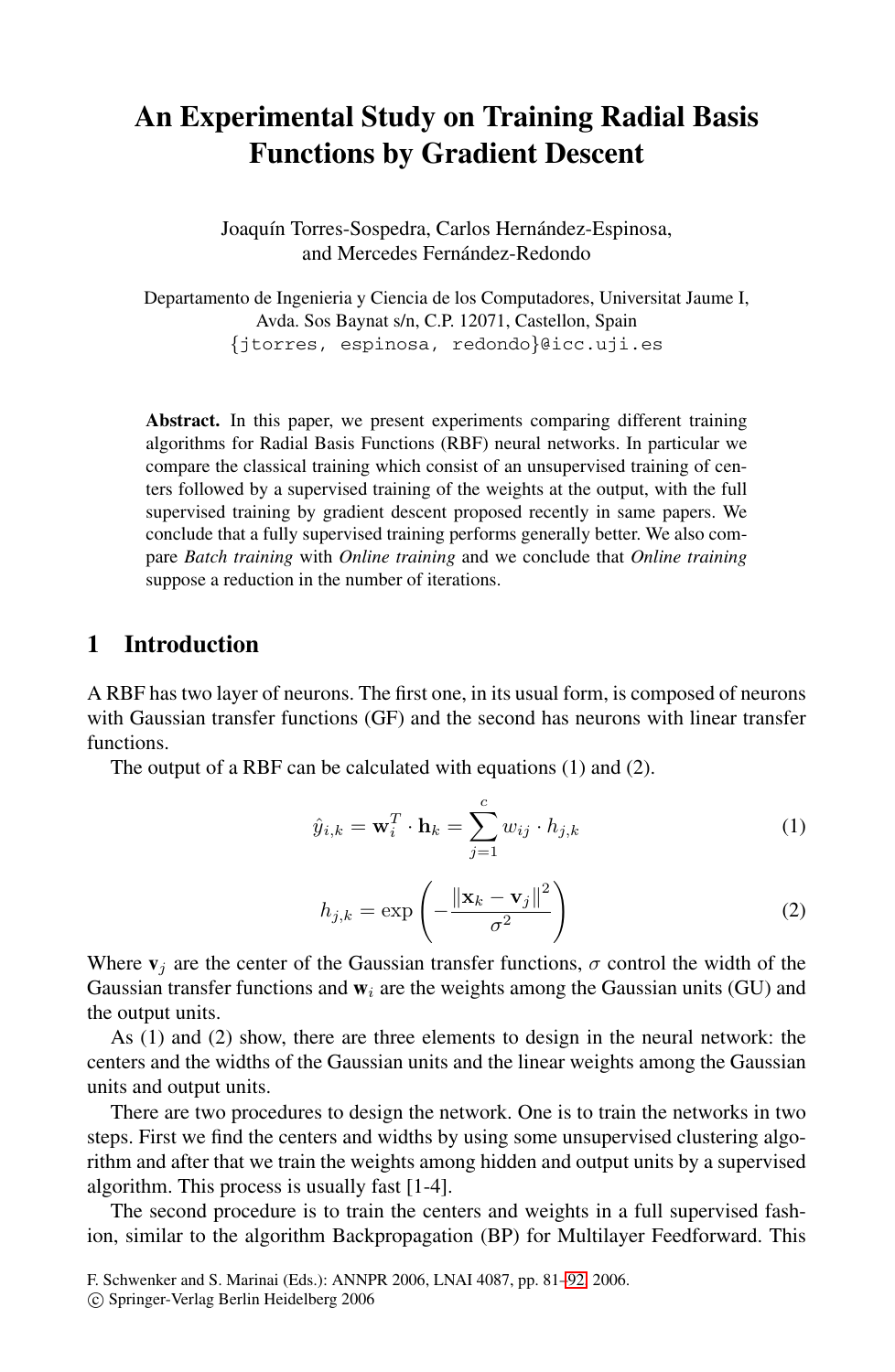procedure has the same drawbacks of Backpropagation, long training time and high computational cost. However, it has received quite attention recently [5-6].

In [5-6] it is used a sensitivity analysis to show that the traditional Gaussian unit (called "*exponential generator function*") of the RBF network has low sensitivity for gradient descent training for a wide range of values of the widths. As an alternative two different transfer functions are proposed. They are called in the papers "*lineal generator function*" and "*cosine generator function*". Unfortunately, the experiments shown in the papers are performed with only two databases and the RBF networks are compared with equal number of Gaussian unit.

In contrast, in this paper we present more complete experiments with nine databases from the *UCI Repository*, and include in the experiments four traditional unsupervised training algorithms and a fully gradient descent training with the three transfer functions analysed in papers [5-6].

Furthermore, we also presents experiments with *Batch* and *Online learning*, in the original references the training was performed in *Batch* mode and we show that Online Traning is the best alternative under the point of view of training speed.

# **2 Theory**

### **2.1 Training by Gradient Descent**

**"Exponential (EXP) Generator" Function.** This RBF has the usual Gaussian transfer function described in (1) and (2). The equation for adapting the weights by gradient descent is in (3).

$$
\Delta \mathbf{w}_p = \eta \cdot \sum_{k=1}^{M} \varepsilon_{p,k}^0 \cdot \mathbf{h}_k \tag{3}
$$

Where  $\eta$  is the learning rate, M the number of training patterns and  $\varepsilon_{p,k}^0$  is the output error, the difference between target and output as in equation (4).

$$
\epsilon_{p,k}^o = t_{p,k} - o_{p,k} \tag{4}
$$

The equation for adapting the centers by gradient descent is the following:

$$
\Delta v_q = \eta \cdot \sum_{k=1}^{M} \varepsilon_{p,k}^h \cdot (\mathbf{x}_k - \mathbf{v}_q)
$$
 (5)

Where  $\eta$  is the learning rate and  $\varepsilon_{p,k}^h$  is the hidden error given by equation (6) and (7).

$$
\varepsilon_{p,k}^h = \alpha_{q,k} \cdot \sum_{i=1}^{n_o} \varepsilon_{i,k}^0 \cdot w_{iq}
$$
 (6)

$$
\alpha_{q,k} = \frac{2}{\sigma^2} \cdot \exp\left(-\frac{\|\mathbf{x}_k - \mathbf{v}_q\|^2}{\sigma^2}\right) \tag{7}
$$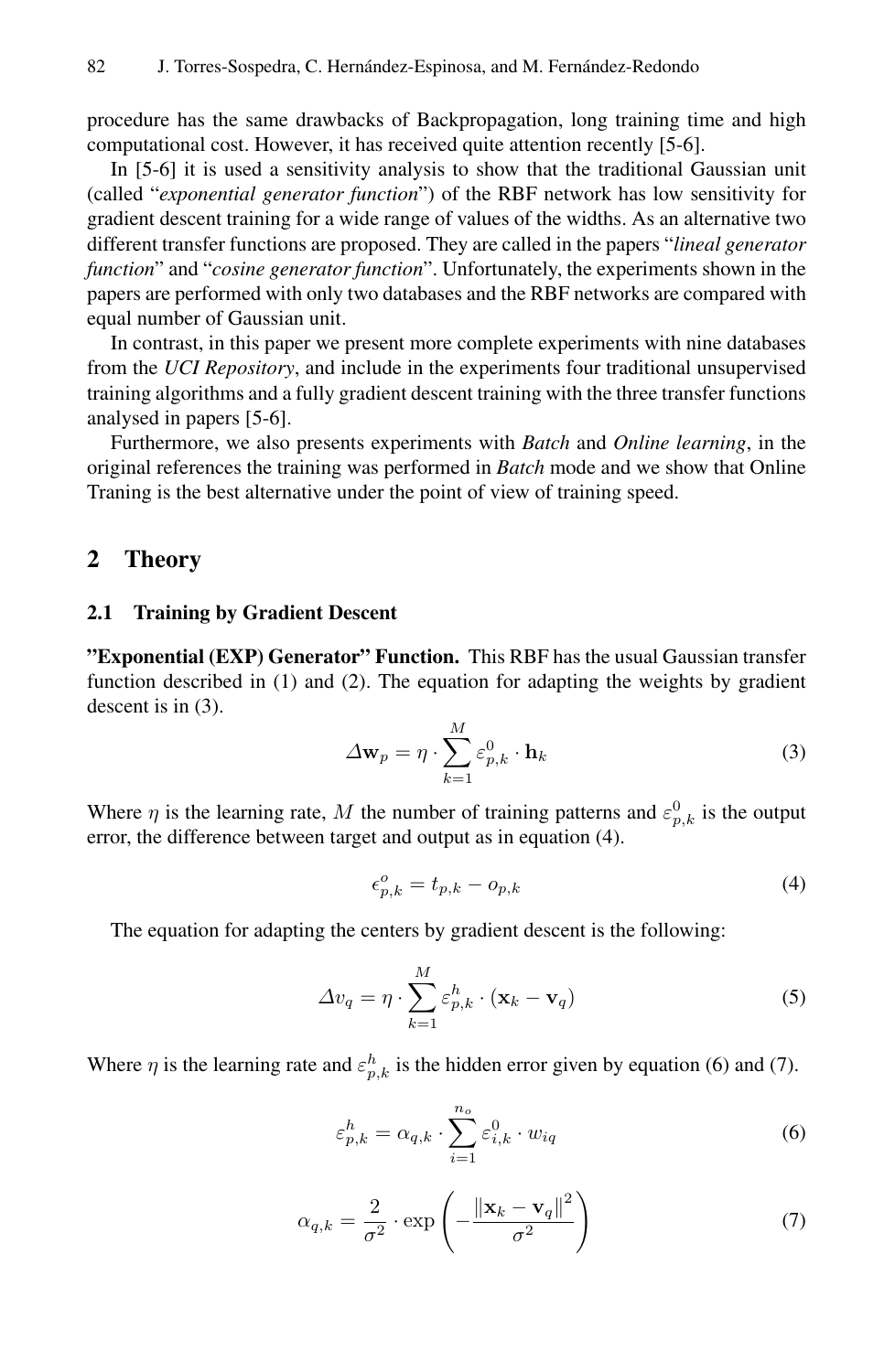In the above equations n*<sup>o</sup>* is the number of outputs and these equation are for *Batch training*, i.e., we adapt the variables of the network after the presentation of all the patterns of the training set.

The equations for *Online training* are basically the same, we only have to omit the sum for k=1, to M in the expressions.

For example, equation (5) in the *Online training* would be the following:

$$
\Delta v_q = \eta \cdot \varepsilon_{p,k}^h \cdot (\mathbf{x}_k - \mathbf{v}_q) \tag{8}
$$

And we would have to adapt  $v_q$  after each presentation of a training pattern to the network.

"Linear (LIN) Generator" Function. In this case the transfer function of the hidden units is the following:

$$
h_{j,k} = \left(\frac{1}{\|\mathbf{x}_k - \mathbf{v}_j\|^2 + \gamma^2}\right)^{\frac{1}{m-1}}
$$
(9)

Where we have used  $m = 3$  in our experiments and  $\gamma$  is a parameter that should be determined by trial and error and cross-validation.

The above equations (3), (4), (5) and (6) are the same, but in this case  $\alpha_{q,k}$  is different and is given in (10).

$$
\alpha_{q,k} = \frac{2}{m-1} \cdot \left( \left. \left\| \mathbf{x}_k - \mathbf{v}_q \right\|^2 + \gamma^2 \right) \right. \xrightarrow{\frac{m}{1-m}} \tag{10}
$$

**"Cosine (COS) Generator" Function.** In this case the transfer function is the following:

$$
h_{j,k} = \frac{a_j}{\left( \left\| \mathbf{x}_k - \mathbf{v}_j \right\|^2 + a_j^2 \right)^{1/2}} \tag{11}
$$

Equations (3), (4) and (5) are the same, but in this case the hidden error is different as in equation (12).

$$
\varepsilon_{p,k}^h = \left(\frac{h_{j,k}^3}{a_j^2}\right) \cdot \sum_{i=1}^{no} \varepsilon_{i,k}^0 \cdot w_{iq}
$$
 (12)

The parameter  $a_j$  is also adapted during training, the equation is (13).

$$
\Delta a_j = \left(\frac{\eta}{a_j}\right) \cdot \sum_{i=1}^{n_o} h_{j,k} \cdot (1 - h_{j,k}^2) \cdot \varepsilon_{p,k}^h \tag{13}
$$

#### **2.2 Training by Unsupervised Clustering**

**Algorithm 1.** This training algorithm is the simplest one. It was proposed in [1]. It uses adaptive k-means clustering to find the centers of the gaussian units. The process is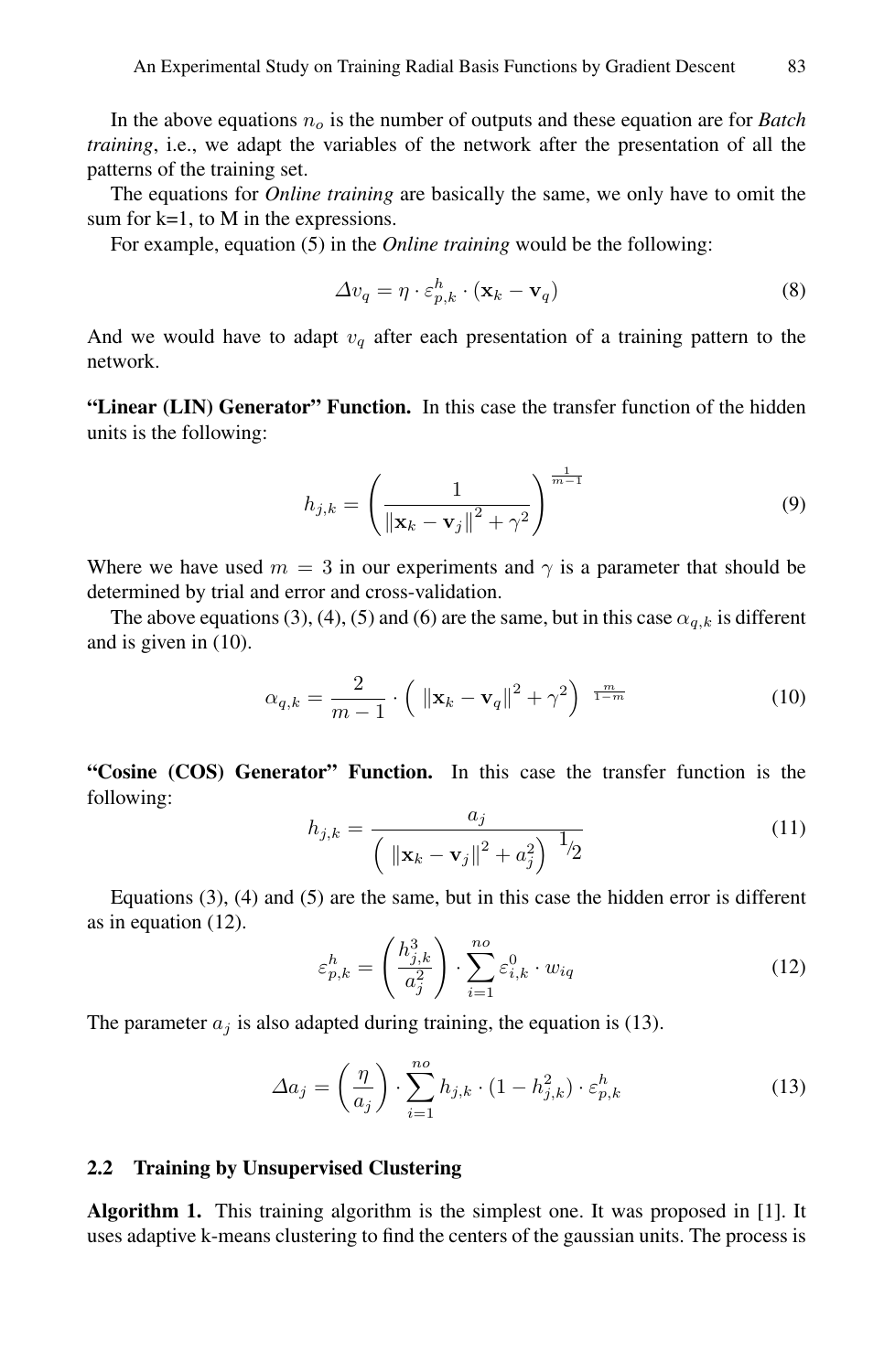iterative, we successively present an input pattern and after each presentation we find the closest center and adapt this center toward the input pattern, according to equation (14).

$$
c(n+1) = c(n) + \eta \cdot (x - c(n))
$$
 (14)

Where x is the input pattern, c is the closest center and  $\eta$  the adaptation step.

After finding the centers, we should calculate the widths of the Gaussian units. For that, it is used a simple heuristic; we calculate the mean distance between one center and one of the closest neighbors, P, for example, the first closest neighbor ( $P = 1$ ), the second ( $P = 2$ ), the third ( $P = 3$ ) or the fourth ( $P = 4$ ).

We need a quite important trial and error procedure to design the network because the number of centers of k-means clustering should be fixed a priori and also the value  $P$  for the heuristic of the widths. In our experiments we have tried all the combinations of the followings number of centers and widths. For the centers the values 10, 20, 30, 40, 50, 60, 70, 80, 90, 100 and 110 and for the widths we have used  $P = 1, 2, 3, 4$ .

**Algorithm 2.** This algorithm is proposed in reference [2]. However, we have slightly modified the algorithm. In the original reference it is used a truncation for the Gaussian functions and non-RBF functions in the hidden layer. We have applied the algorithm without truncation in the Gaussian functions and with only RBF units in the hidden layer.

Basically the algorithm is the following. The Gaussian units are generated incrementally, in stages k, by random clustering. Let  $k = 1, 2, 3, \cdots$  denote a stage of this process. A stage is characterized by a parameter  $\delta_k$  that specifies the maximum radius for the hypersphere that includes the random cluster of points that is to define the Gaussian unit; this parameter is successively reduced in every stage k ( $\delta_k = \alpha \cdot \delta_{k-1}$ , with  $\alpha$  in the range 0.5-0.8). The Gaussian units at any stage  $k$  are randomly selected in the following way. Randomly select an input vector  $x_i$  from the training set I and search for all other training vectors within [th](#page-4-0)e  $\delta_k$  neighborhood of  $x_i$ . The training vector are used to define the Gaussian unit  $Q$  (the mean  $C_Q$  is the center, and the standard deviation  $w_Q$  the width) and then removed from the training set, forming what is called the remaining training set R. To define the next Gaussian unit  $Q + 1$  another input vector  $x_i$  is randomly selected from  $R$  and the process repeated. This process of randomly picking an input vector  $x_i$ is repeated until the remaining training set  $R$  is empty. Furthermore, when the number of points in the cluster  $N_j$  is less than a certain parameter  $\beta$  no Gaussian unit is created. The stages are repeated until the cross-validation error increases.

The algorithm is described in procedure 1. Where,  $\rho$  is the standard deviation of the distances of the training points from their centroid,  $\gamma$  is a lower limit for the length of the neighborhood  $\delta_k$  (a parameter),  $TRE_k$  is the training set error at stage k and  $TSE_k$ is the cross-validation set error.

**Algorithm 3.** It is proposed in reference [3]. They use a one pass algorithm called *APC-III*, clustering the patterns class by class instead of the entire patterns at the same time. The *APC-III* algorithms uses a constant radius to create the clusters. In the reference this radius is calculated as the mean minimum distance between training patterns multiplied by a constant  $\alpha$ , see equation (15).

$$
R_0 = \alpha \cdot \frac{1}{P} \cdot \sum_{i=1}^{P} \min_{i \neq j} (\|x_i - x_j\|)
$$
 (15)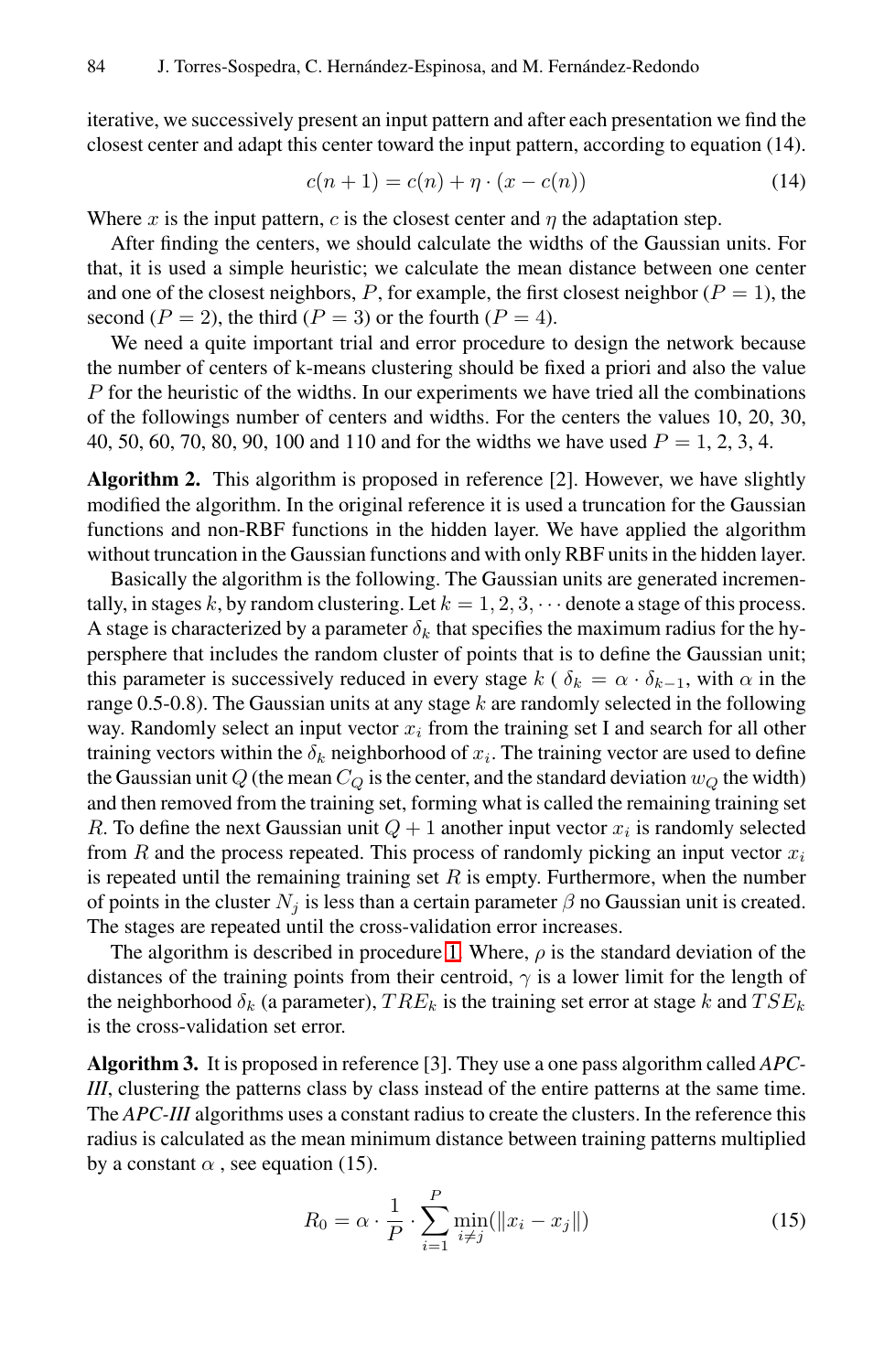### <span id="page-4-0"></span>**Procedure 1.** Algorithm 2

- 1. Initialize counters and constants:  $k = 0, Q = 0, \delta_1 = \rho, \alpha =$  some fraction between 0.5 and 0.8.
- 2. Increment stage counter  $k = k + 1$ . Reduce neighborhood radius: if  $k > 1$ ,  $delta_k =$  $\alpha \cdot delta_{k-1}$ . If  $k < \gamma$  stop.
- 3. Select Gaussian units for the k-th stage:  $j = 0, R = I$ .
	- (a) Set  $j = j + 1$ .
	- (b) Select an input vector  $x_i$  at random from  $R$ , the remaining training set.
	- (c) Search for all vectors in R within the  $\delta_k$  neighborhood of  $x_i$ . Let this set of vectors be  $V_i$ .
	- (d) Remove the set  $V_j$  from  $R: R = R V_j$ . If  $N_j < \beta$ , go to (f).
	- (e) Increment Gaussian counter:  $Q = Q + 1$ . Compute the center  $C_Q$  and width  $w_Q$  of the Q-th Gaussian unit:  $C_Q$  = centroid of the set  $V_j$ , and  $w_Q$  = standard deviation of the points in the random cluster  $V_i$ .
	- (f) If R is not empt[y, g](#page-4-1)o to (a), else go to (4).
- 4. Calculate the RBF neural network output weights with Q number of Gaussian units.
- 5. Compute  $TSE_k$  and  $TRE_k$ .
	- (a) If  $TSE_k < TSE_{k-1}$ , go to 2).
	- (b) If  $TSE_k > TSE_{k-1}$  and  $TRE_k > TRE_{k-1}$ , go to 2).
	- (c) Otherwise, stop. Overfitting has occurred. Use the net generated in the previous stage.

<span id="page-4-1"></span>The algorithm is described in procedure 2. The widths are calculated with the following heuristic: find the distance to the center of the nearest cluster which belongs to a different class and assign this value multiplied by  $\beta$  to the width.

### **Procedure 2.** Algortihm 3

- 1. Select one input pattern and construct the first cluster with center equal to this pattern.
- 2. Repeat steps 3 to 5 for each pattern.
- 3. Repeat step 4 for each cluster.
- 4. If the distance between the pattern and the clusters is less than  $R_0$  include the pattern in the cluster and recalculate the new center of the cluster. Exit the loop.
- 5. If the pattern is not included in any cluster then create a new cluster with center in this pattern.

**Algorithm 4.** This algorithm is proposed in reference [4]. However, we have slightly modified the algorithm, in the original reference it is used a truncation for the Gaussian units and a hard limiting function for the output layer. We have applied the algorithm without these modifications of the normal RBF network.

The description of the algorithm is as follows. The Gaussian units are generated class by class  $k$ , so the process is repeated for each class. In a similar way to algorithm 2 the Gaussian units are generated in stages  $h$ . A stage is characterized by its majority criterion  $\rho_h$ , a majority criterion of 60% implies that the cluster of the Gaussian unit must have at least 60% of the patterns belonging to its class, this percentage of patterns is called  $PC_j^r(k)$ . The method will have a maximum of six stages; we begin with a majority criterion h of 50% and end with 100%, by increasing 10% in each stage  $\Delta \rho$ . The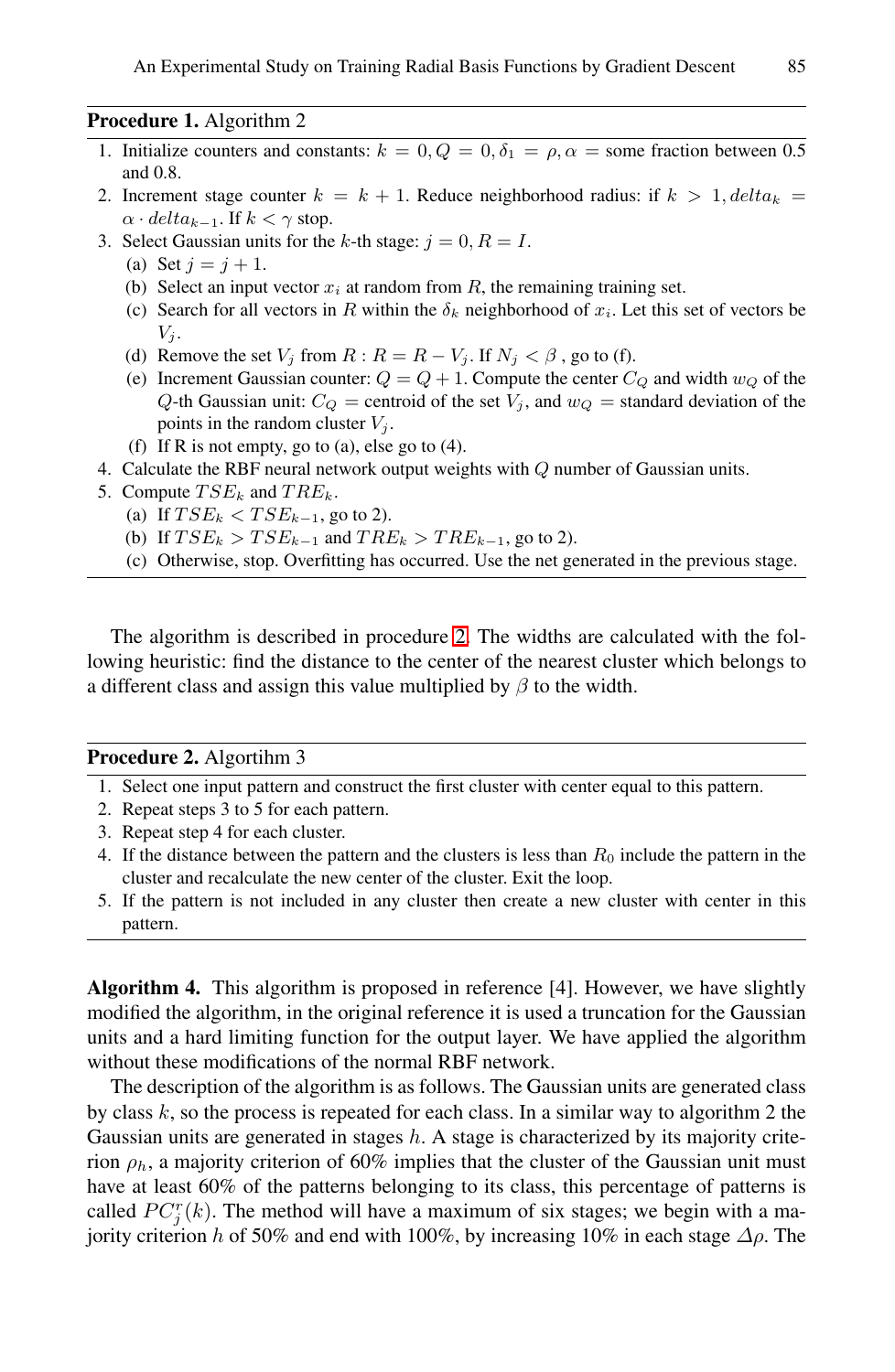#### **Procedure 3.** Algorithm 4

- 0. Initialize constants:
	- (a)  $delta_{max} = 10\rho$ ,
	- (b)  $\Delta\theta$  = some constant (10% in the reference)
	- (c)  $\delta_0$  = some constant (0 or 0.1 ·  $\rho$ ),
	- (d)  $\Delta \delta = (\delta_{max} \delta_0)/s$ ,  $(s = 25$  in the reference).
- 1. Initialize class counter:  $k = 0$ .
- 2. Increment class counter:  $k = k + 1$ . If  $k > K$ , stop. Else, initialize cumulative Gaussian counters:  $S_k = 0$  (empty set),  $q = 0$ .
- 3. Initialize stage counter:  $h = 0$ .
- 4. Increment stage counter:  $h = h+1$ . Increase majority criterion: If  $h > 1$ ,  $\phi_h = \phi_{h-1} + \Delta \phi$ , otherwise  $\phi_h = 50\%$ . If  $\phi_h > 100\%$ , go to (2) to mask the next class.
- 5. Select Gaussian units for the hth stage:  $j = 0$ ,  $R = I$ .
	- (a) Set  $j = j + 1, r = 1, r = 0$ .
	- (b) Select an input pattern vector  $x_i$  of class k at random from  $R$ , the remaining training set.
	- (c) Search for all pattern vectors in R within a  $\delta_r$  radius of  $x_i$ . Let this set of vectors be  $V_j^r$ . i. If  $PC_j^r(k) < \phi_h$  and  $r > 1$ , set  $r = r - 1$ , go to (e).
		- ii. If  $PC_j^r(k) > \phi_h$  and  $r > 1$ , go to (d) to expand the neighborhood.
		- iii. If  $PC_j^r(k) < \phi_h$  and  $r = 1$ , go to (h).
		- iv. If  $PC_j^r(k) > \phi_h$  and  $r = 1$ , go to (d) to expand the neighborhood.
	- (d) Set  $r = r + 1$ ,  $\delta_r = \delta_{r-1} + \Delta\delta$ . If  $\delta_r > \delta_{max}$ , set  $r = r 1$ , go to (e). Else, go to (c).
	- (e) Remove class k patterns of  $V_j^r$  from R. If  $N_j^r < \beta$ , go to (g).
	- (f) Set  $q = q + 1$ . Compute the center  $C_q^k$  and width  $w_q^k$  of the q-th Gaussian for class k. Add qth Gaussian to the set  $S_k$ .  $C_q^k$  = centroid of class k patterns in the set  $V_j^r w_q^k$  = standard deviation of the distances from the centroid  $C_q^k$  of the class k patterns in  $V_j^r$ .
	- (g) If  $R$  is not empty of class  $k$  patterns, go to (a), else go to (6).
	- (h) Remove class k patterns of the  $V_j^r$  from R. If R is not empty of class k patterns, go to (a), else go to (6).
- 6. From the set  $S_k$ , eliminate similar Gaussian units (those with very close centers and widths). Let  $Q_k$  be the number of Gaussian units after this elimination.
- 7. Calculate the output weights of the net for class  $k$ .
- 8. Compute  $TSE_h$  and  $TRE_h$  for class k. If  $h = 1$ , go to (4). Else:
	- (a) If  $TSE_h < TSE_{h-1}$ , go to (4).
	- (b) If  $TSE_h > TSE_{h-1}$  and  $TRE_h > TRE_{h-1}$ , go to (4).
	- (c) Otherwise, overfitting has occurred. Use the mask generated in the previous stage as class  $k$  mask. Go to  $(2)$  to mask next class.

Gaussian units for a given class  $k$  at any stage  $h$  are randomly selected in the following way. Randomly pick a pattern vector  $x_i$  of class  $k$  from the training set  $I$  and expand the radius of the cluster  $\delta_r$  until the percentage of patterns belonging to the class k,  $PC_j^r(k)$ , falls below the majority criterion, then the patterns of class k are used to define the Gaussian unit (the mean  $C_q^k$  is the center and the standard deviation  $w_q^k$  is the width) and are removed from the training set, forming what it is called the remaining training set R. When the number of patterns in the cluster  $N_j^r$  is below than a parameter,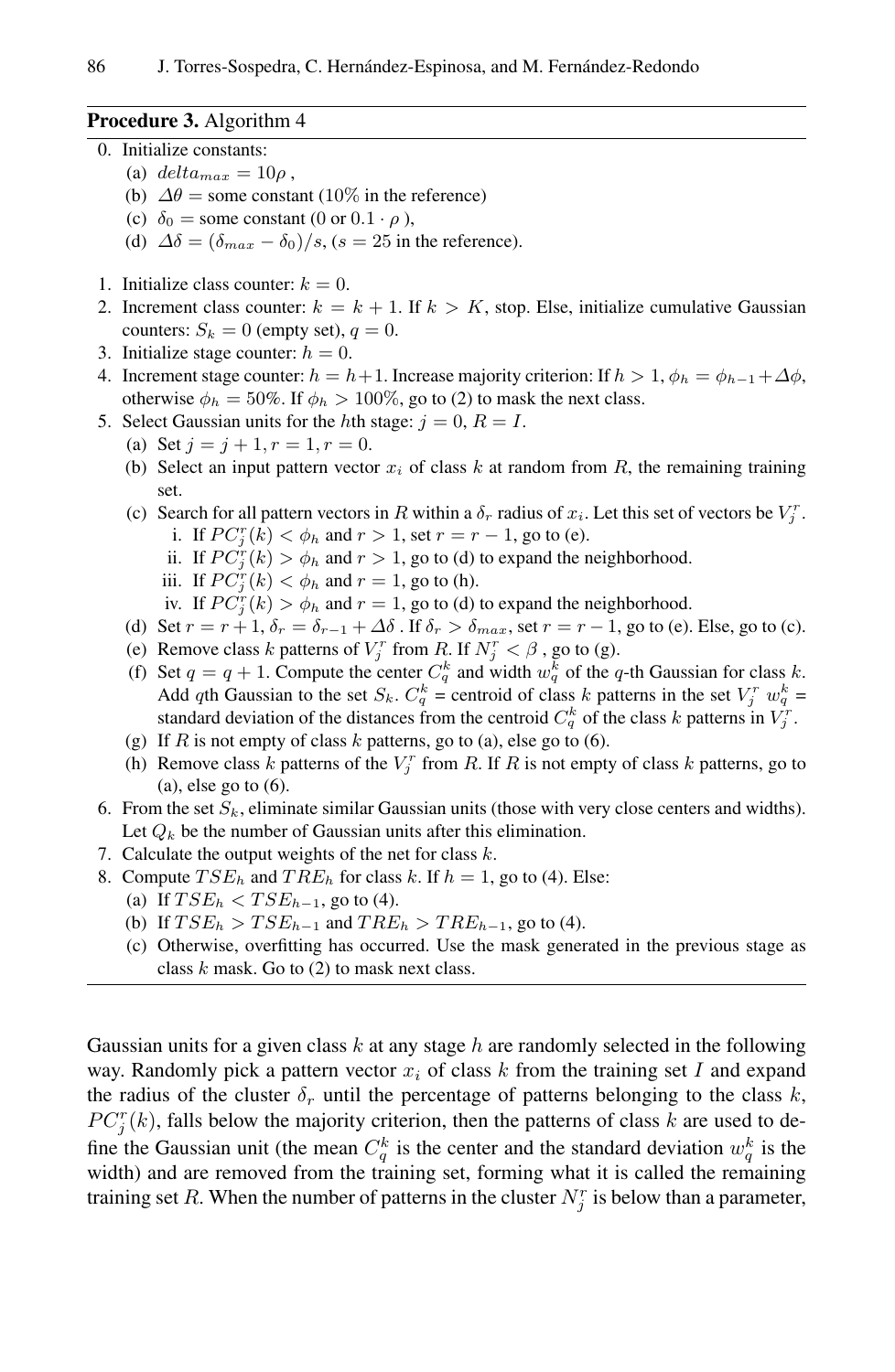$β$ , no Gaussian unit is created. To define the next gaussian another pattern  $x_i$  of class  $k$  is randomly picked from the remaining training set  $R$  and the process repeated. The successive stage process is repeated until the cross-validation error increases.

The algorithm can be summarized in the steps described in procedure 3. Where,  $\phi$ is the maximum of the class standard deviations that are the standard deviations of the distances from the centroid of the patterns of each class,  $K$  is the number of classes,  $TRE_h$  is the training set error at stage h and  $TSE_h$  is the cross-validation set error.

# **3 Experimen[ta](#page-11-0)l Results**

We have applied the training algorithms to nine different classification problems from the UCI repository of machine learning databases.

They are Balance Scale, Cylinders Bands, Liver Disorders, Credit Approval, Glass Identification, Heart Disease, The Monk'[s P](#page-7-0)roblems and Voting Congresional Records. The complete data and a full description can be found in the repository http://www.ics. uci.edu/∼ mlearn/MLRepository.html) [7].

### **3.1 Results**

The first [st](#page-8-0)[ep](#page-8-1) [wa](#page-8-2)[s](#page-9-0) [t](#page-9-0)o d[ete](#page-9-1)rmine the appropriate parameters of the algorithms by trial and error and cross-validation. We have used an extensive trial procedure and the final value of the parameters we have used in the [exp](#page-9-0)eri[me](#page-9-1)nts is in Table 1.

After that, with the final parameters we trained ten networks with different partition of data in training, cross-validation and test set, also with different random initialization of parameters. With this procedure we can obtain a mean performance in the database (the mean of the ten networks) and an error by standard error theory.

These results are in Table 2, 3, 4, 5 and 6. We have included for each database and training algorithm the mean percentage of correct classification with its error (column Perc.) and the number of gaussian transfer units under the column  $Nunit$ . In the case of unsupervised training algorithms number 2, 3 and 4 (Tables 5 and 6) the number in the column  $Nunit$  is a value and an error. The reason is that the final number of Gaussian transfer units changes from one trial to another and we have included the mean value of the number of Gaussian units and the standard desviation as the error.

#### **3.2 Interpretation of Results**

Comparing the results of the same algorithm trained by gradient descent in the case of *Batch training* and *Online training*, we can see that the differences in performance are not significant. The fundamental difference between both training procedures is in the number of iterations and the value of the learning step. For example, 8000 iterations, η=0.001 in *EXP Batch* for Bala and 6000 iterations, η=0.005 in *EXP Online*. The final conclusion is that *online training* is more appropriate that *Batch training* for gradient descent of RBF.

Comparing *EXP*, *LIN* and *COS* generator functions, we can see that the general performance is quite similar except in the case mok1 where the performance of *EXP* is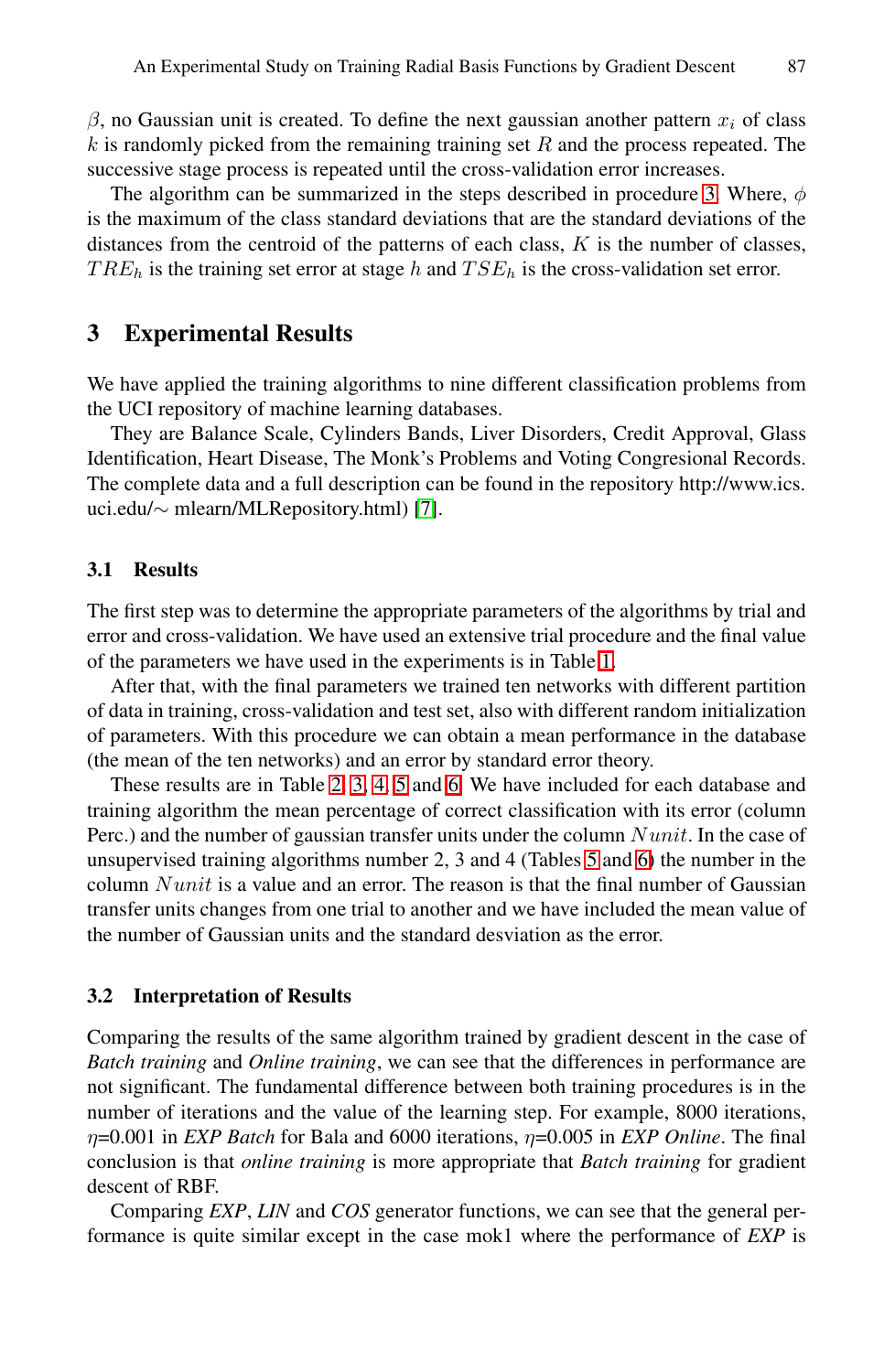|                      |                     | <b>Database</b>                |                                |                 |                                |                          |
|----------------------|---------------------|--------------------------------|--------------------------------|-----------------|--------------------------------|--------------------------|
| <b>Method</b>        | Params.             | bala                           | band                           | bupa            | cred                           | glas                     |
| <b>EXP Batch</b>     | <b>Clusters</b>     | $\overline{45}$                | 110                            | $\overline{35}$ | $\overline{40}$                | 125                      |
|                      | $\sigma$            | 0.6                            | 1.2                            | 0.6             | 1.8                            | 0.4                      |
| <b>EXP Online</b>    | <b>Clusters</b>     | 60                             | 40                             | $\overline{40}$ | $\overline{30}$                | 110                      |
|                      | $\sigma$            | 0.6                            | 1                              | 0.4             | 2                              | 0.4                      |
| <b>LIN Batch</b>     | <b>Clusters</b>     | $\overline{45}$                | $\overline{30}$                | 10              | 10                             | $\overline{35}$          |
|                      | $\gamma$            | 0.4                            | 0.1                            | 0.4             | 0.9                            | 0.1                      |
| <b>LIN</b> Online    | Clusters            | 50                             | 35                             | 15              | 10                             | 30                       |
|                      | $\gamma$            | 0.6                            | 0.3                            | 0.8             | 0.1                            | 0.2                      |
| <b>COS Batch</b>     | <b>Clusters</b>     | $\overline{25}$                | 120                            | $\overline{15}$ | 10                             | 105                      |
|                      | $a_j$ ini           | 0.5                            | 1.1                            | $0.5\,$         | 0.2                            | 0.8                      |
| <b>COS Online</b>    | <b>Clusters</b>     | 40                             | $\overline{125}$               | 40              | 25                             | $\overline{15}$          |
|                      | $a_i$ ini           | 0.5                            | 0.5                            | 1.1             | 1.1                            | 0.8                      |
| UC Alg.1             | <b>Clusters</b>     | $\overline{30}$                | $\overline{60}$                | 10              | $\overline{20}$                | 100                      |
|                      | $\boldsymbol{P}$    | 4                              | $\overline{\mathbf{c}}$        | 3               | $\overline{c}$                 | 1                        |
| UC Alg.2             | $\overline{\beta}$  | $\overline{5}$                 | $\overline{3}$                 | $\overline{5}$  | $\overline{3}$                 | $\overline{5}$           |
|                      | $\alpha$            | 0.8                            | 0.65                           | 0.8             | 0.8                            | 0.8                      |
| UC Alg.3             | β                   | 5                              | 7                              | 5               | 6                              | $\overline{5}$           |
|                      | $\alpha$            | 1.7                            | 1.3                            | 1.3             | 1.7                            | 1.2                      |
| $UC$ Alg.4           | $\overline{\beta}$  | 5                              | 3                              | 3               | 3                              | $\overline{3}$           |
|                      | <b>Database</b>     |                                |                                |                 |                                |                          |
|                      |                     |                                |                                |                 |                                |                          |
| <b>Method</b>        | Params.             | hear                           | mok1                           |                 | mok2                           | vote                     |
|                      | <b>Clusters</b>     | 155                            | 60                             |                 | 80                             | 35                       |
| <b>EXP Batch</b>     | $\sigma$            | 1.8                            | 0.8                            |                 | 0.6                            | 2                        |
|                      | <b>Clusters</b>     | $\overline{20}$                | $\overline{30}$                |                 | 45                             | $\overline{5}$           |
| <b>EXP Online</b>    | $\sigma$            | $\overline{2}$                 | 0.8                            |                 | 0.6                            | 1.8                      |
|                      | <b>Clusters</b>     | $\overline{15}$                | $\overline{15}$                |                 | $\overline{25}$                | $\overline{25}$          |
| <b>LIN Batch</b>     | $\gamma$            | 0.3                            | 0.2                            |                 | 0.5                            | 0.1                      |
|                      | <b>Clusters</b>     | $\overline{10}$                | $\overline{15}$                |                 | $\overline{50}$                | $\overline{10}$          |
| <b>LIN</b> Online    | $\gamma$            | 0.1                            | 0.1                            |                 | 0.2                            | 0.3                      |
|                      | <b>Clusters</b>     | $\overline{25}$                | 100                            |                 | 125                            | 20                       |
| <b>COS Batch</b>     | $a_j$ ini           | 0.2                            | 0.2                            |                 | 0.2                            | 0.5                      |
|                      | <b>Clusters</b>     | $\overline{15}$                | 145                            |                 | 45                             | 10                       |
| <b>COS Online</b>    | $a_i$ ini           | 0.5                            | 1.1                            |                 | 0.2                            | 0.2                      |
|                      | <b>Clusters</b>     | 100                            | 90                             |                 | 90                             | 40                       |
| UC Alg.1             | P                   | 1                              | $\overline{\mathbf{c}}$        |                 | 2                              | $\overline{\mathcal{L}}$ |
|                      | $\overline{\beta}$  | $\overline{3}$                 | $\overline{3}$                 |                 | $\overline{8}$                 | $\overline{3}$           |
| UC Alg.2             | $\alpha$            | 0.8                            | 0.8                            |                 | 0.8                            | 0.65                     |
|                      | β                   | 5                              | 5                              |                 | 5                              | 5                        |
| UC Alg.3<br>UC Alg.4 | $\alpha$<br>$\beta$ | 1.7<br>$\overline{\mathbf{3}}$ | 1.7<br>$\overline{\mathbf{3}}$ |                 | 1.4<br>$\overline{\mathbf{3}}$ | $\overline{1.7}$<br>5    |

<span id="page-7-0"></span>**Table 1.** Optimal parameters of the different algorithms determined by trial and error

clearly better. In other aspect, *EXP* and *LIN* functions need a higher number of trials for the process of trial and error to design the network, because cosine generator functions adapt all parameters. But in contrast, the number of iterations needed to converge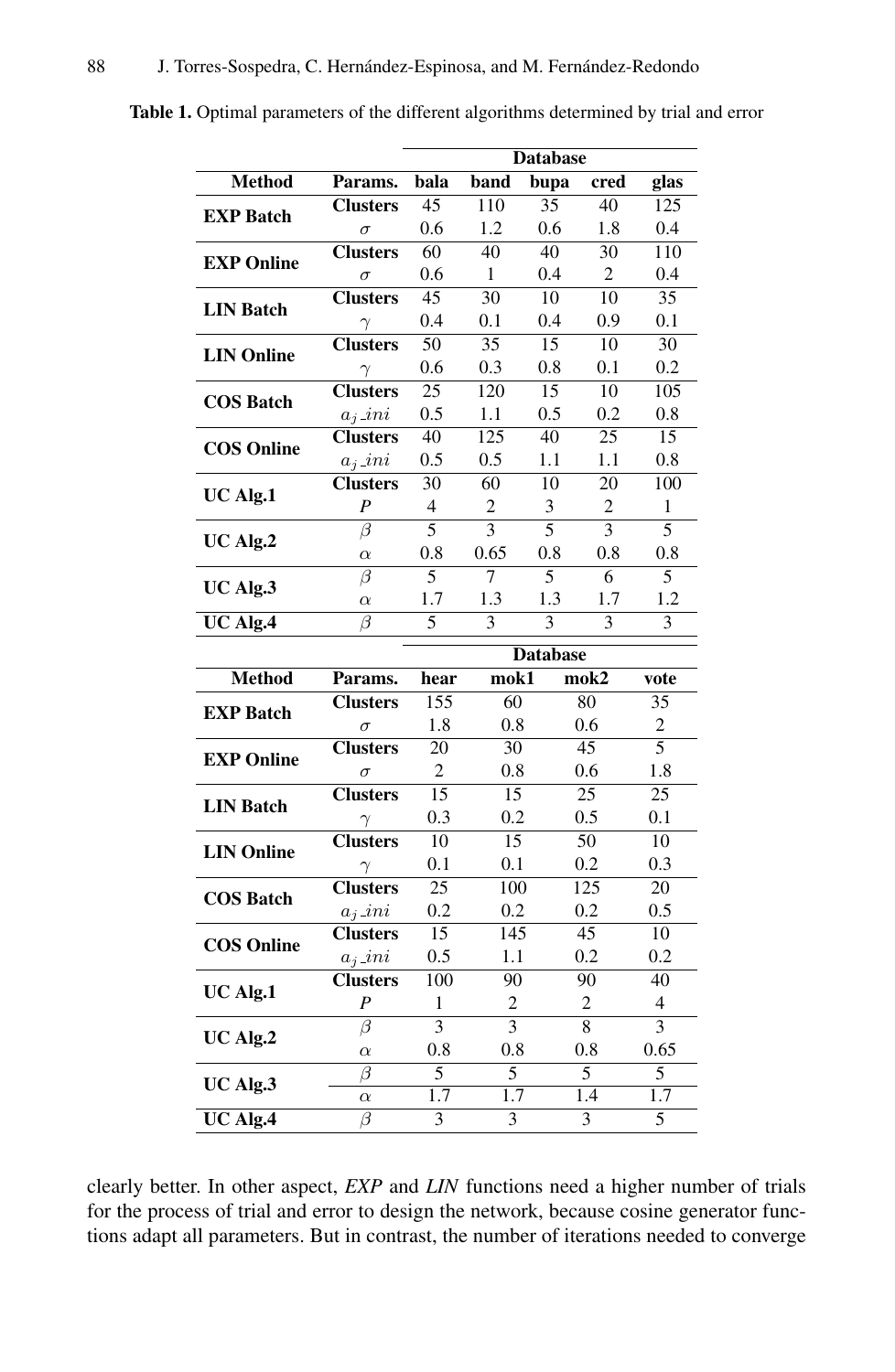|            | <b>Training Algorithm</b> |       |                   |       |
|------------|---------------------------|-------|-------------------|-------|
|            | <b>Exp Batch</b>          |       | <b>Exp Online</b> |       |
|            | Database Percentage       | Nunit | Percentage        | Nunit |
| bala       | $90.2 + 0.5$              | 45    | $90.2 + 0.5$      | 60    |
| band       | $74.1 + 1.1$              | 110   | $74.0 + 1.1$      | 40    |
| bupa       | $69.8 + 1.1$              | 35    | $70.1 + 1.1$      | 40    |
| cred       | $86.1 + 0.7$              | 40    | $86.0 + 0.8$      | 30    |
| glas       | $92.9 + 0.7$              | 125   | $93.0 + 0.6$      | 110   |
| hear       | $82.0 + 1.0$              | 155   | $82.0 + 1.0$      | 20    |
| mok1       | $94.7 + 1.0$              | 60    | $98.5 \pm 0.5$    | 30    |
| $m$ ok $2$ | $92.1 + 0.7$              | 80    | $91.3 \pm 0.7$    | 45    |
| vote       | $95.6 + 0.4$              | 35    | $95.4 + 0.5$      | 5     |

<span id="page-8-0"></span>**Table 2.** Performance of Gradient Descent with Exponential Generator Functions

<span id="page-8-1"></span>**Table 3.** Performance of Gradient Descent with Linear Generator Functions

|                  | <b>Training Algorithm</b>  |                     |                |                      |  |
|------------------|----------------------------|---------------------|----------------|----------------------|--|
|                  |                            | <b>Lineal Batch</b> |                | <b>Lineal Online</b> |  |
|                  | <b>Database Percentage</b> | Nunit               | Percentage     | Nunit                |  |
| bala             | $90.1 \pm 0.5$             | 45                  | $90.6 \pm 0.5$ | 50                   |  |
| hand             | $74.5 + 1.1$               | 30                  | $73.4 \pm 1.0$ | 35                   |  |
| bupa             | $71.2 \pm 0.9$             | 10                  | $69.7 \pm 1.3$ | 15                   |  |
| cred             | $86.2 \pm 0.7$             | 10                  | $85.8 \pm 0.8$ | 10                   |  |
| glas             | $91.4 \pm 0.8$             | 35                  | $92.4 \pm 0.7$ | 30                   |  |
| hear             | $82.1 + 1.1$               | 15                  | $81.8 + 1.1$   | 10                   |  |
| mok <sub>1</sub> | $93.2 + 0.7$               | 15                  | $94.5 \pm 0.7$ | 15                   |  |
| $m$ ok $2$       | $82.8 + 1.2$               | 25                  | $89.6 \pm 1.2$ | 50                   |  |
| vote             | $95.6 \pm 0.4$             | 25                  | $95.6 \pm 0.4$ | 10                   |  |

<span id="page-8-2"></span>**Table 4.** Performance of Gradient Descent with Cosine Generator Functions

|            | <b>Training Algorithm</b> |       |                      |       |
|------------|---------------------------|-------|----------------------|-------|
|            | <b>Cosine Batch</b>       |       | <b>Cosine Online</b> |       |
|            | Database Percentage       | Nunit | Percentage           | Nunit |
| bala       | $89.9 \pm 0.5$            | 25    | $90.0 + 0.7$         | 40    |
| hand       | $75.0 + 1.1$              | 120   | $74.9 \pm 1.1$       | 125   |
| bupa       | $69.9 + 1.1$              | 15    | $70.2 + 1.1$         | 40    |
| cred       | $86.1 \pm 0.8$            | 10    | $86.1 + 0.8$         | 25    |
| glas       | $93.5 + 0.8$              | 105   | $92.6 + 0.9$         | 15    |
| hear       | $82.1 + 1.0$              | 25    | $81.9 + 1.1$         | 15    |
| mok1       | $89.8 + 0.8$              | 100   | $90.2 + 1.0$         | 145   |
| $m$ ok $2$ | $87.9 + 0.8$              | 125   | $86.6 \pm 1.1$       | 45    |
| vote       | $95.6 + 0.4$              | 20    | $95.4 \pm 0.4$       | 10    |

by *COS* functions is usually larger (for example: *EXP*, band= 10000 iterations; *LIN*, band= 15000; *COS*, band= 75000), so globally speaking the computational cost can be considered similar.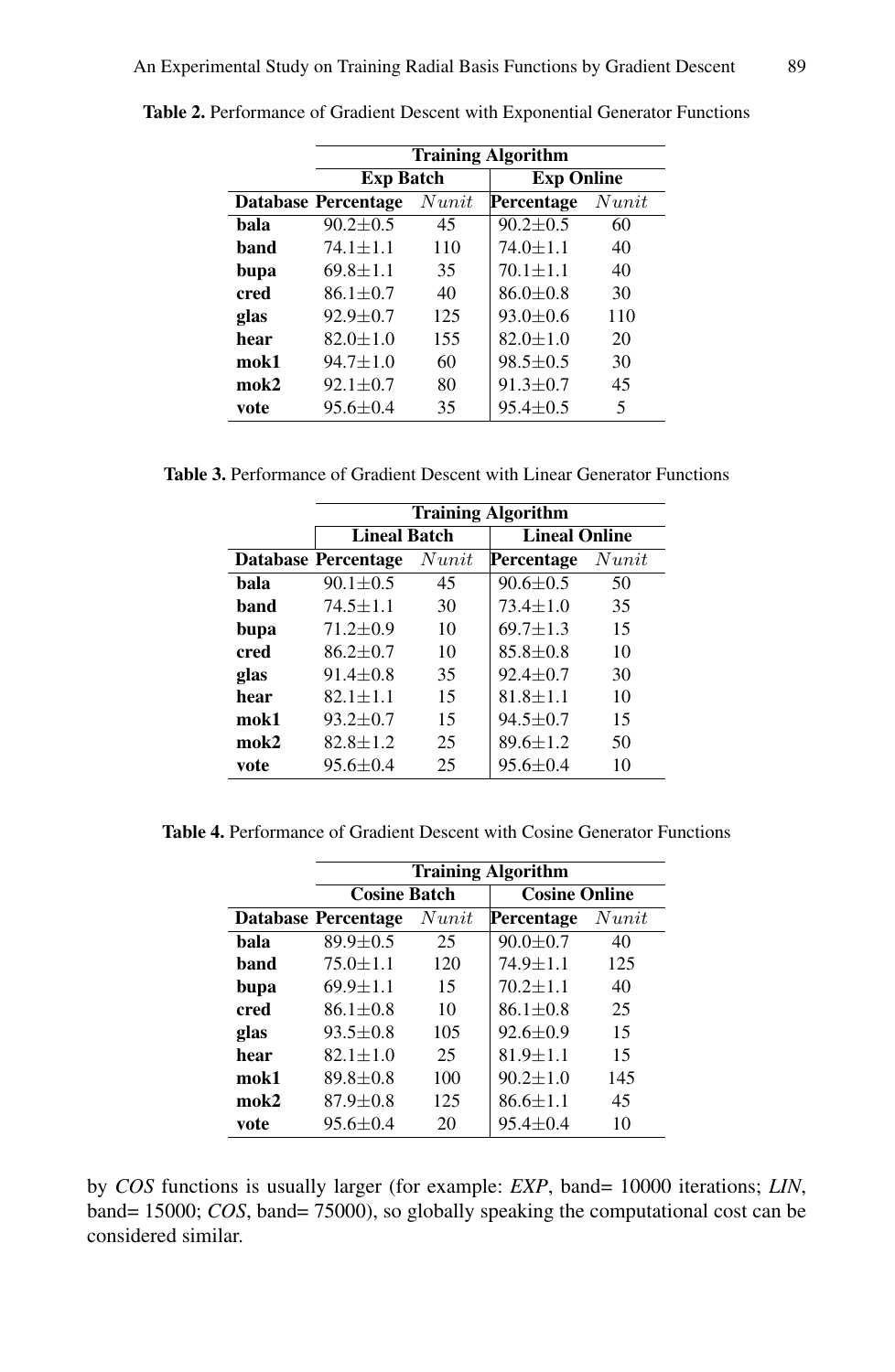|      | <b>Training Algorithm</b>  |       |                   |                |
|------|----------------------------|-------|-------------------|----------------|
|      | $UC$ Alg. 1                |       | $UC$ Alg. 2       |                |
|      | <b>Database Percentage</b> | Nunit | <b>Percentage</b> | Nunit          |
| bala | $88.5 \pm 0.8$             | 30    | $87.6 \pm 0.9$    | $88.5 \pm 1.6$ |
| band | $74.0 + 1.5$               | 60    | $67 + 2$          | $18.7 \pm 1.0$ |
| bupa | $59.1 \pm 1.7$             | 10    | $57.6 \pm 1.9$    | $10.3 \pm 1.5$ |
| cred | $87.3 + 0.7$               | 20    | $87.5 + 0.6$      | $95 + 14$      |
| glas | $89.6 \pm 1.9$             | 100   | $79 + 2$          | $30+2$         |
| hear | $80.8 \pm 1.5$             | 100   | $80.2 \pm 1.5$    | $26+4$         |
| mok1 | $76.9 \pm 1.3$             | 90    | $72 + 2$          | $93 + 8$       |
| mok2 | $71.0 \pm 1.5$             | 90    | $66.4 \pm 1.7$    | $26 + 4$       |
| vote | $95.1 + 0.6$               | 40    | $93.6 \pm 0.9$    | $53 + 5$       |

<span id="page-9-0"></span>**Table 5.** Performance of Unsupervised Algorithms 1 and 2

**Table 6.** Performance of Unsupervised Algorithms 3 and 4

<span id="page-9-1"></span>

|            | <b>Training Algorithm</b> |                   |                        |               |
|------------|---------------------------|-------------------|------------------------|---------------|
|            |                           | $UC$ Alg. $3$     | $\overline{U}C$ Alg. 4 |               |
|            | Database Percentage       | Nunit             | Percentage             | Nunit         |
| hala       | $88.0 + 0.9$              | $94.7 \pm 0.5$    | $87.4 \pm 0.9$         | $45 + 7$      |
| hand       | $67 + 4$                  | $97.2 + 0.3$      | $65.8 + 1.4$           | $4.5 \pm 1.3$ |
| bupa       | $60+4$                    | $106.2 + 0.3$     | $47 + 3$               | $11 + 5$      |
| cred       | $87.9 + 0.6$              | $161.10 + 0.17$   | $86.4 + 0.9$           | $32+4$        |
| glas       | $82.8 + 1.5$              | $59.9 + 0.7$      | $81.2 + 1.8$           | $22+2$        |
| hear       | $72 + 4$                  | $71.8 + 0.6$      | $78 + 3$               | $10+2$        |
| mok1       | $68 + 3$                  | $97.4 + 0.6$      | $64 + 2$               | $23+6$        |
| $m$ ok $2$ | $66.5 + 0.8$              | $143+0$           | $71.6 + 1.5$           | $20+2$        |
| vote       | $94.1 + 0.8$              | $120.30 \pm 0.15$ | $76 + 5$               | $5.0 \pm 1.1$ |

<span id="page-9-2"></span>**Table 7.** Performance of Multilayer Feedforward with Backpropagation

| <b>Database</b> | N. Hidden      | <b>Percentage</b> |
|-----------------|----------------|-------------------|
| bala            | 20             | $87.6 + 0.6$      |
| <b>Bands</b>    | 23             | $72.4 + 1.0$      |
| bupa            | 11             | $58.3 \pm 0.6$    |
| cred            | 15             | $85.6 \pm 0.5$    |
| glas            | 3              | $78.5 + 0.9$      |
| hear            | $\mathfrak{D}$ | $82.0 \pm 0.9$    |
| mok1            | 6              | $74.3 + 1.1$      |
| mok2            | 20             | $65.9 \pm 0.5$    |
| vote            |                | $95.0 + 0.4$      |

In the original reference *LIN* and *COS* transfer functions were propossed as an improvement to the traditional *EXP* transfer function. We have not observed any improvement in our results.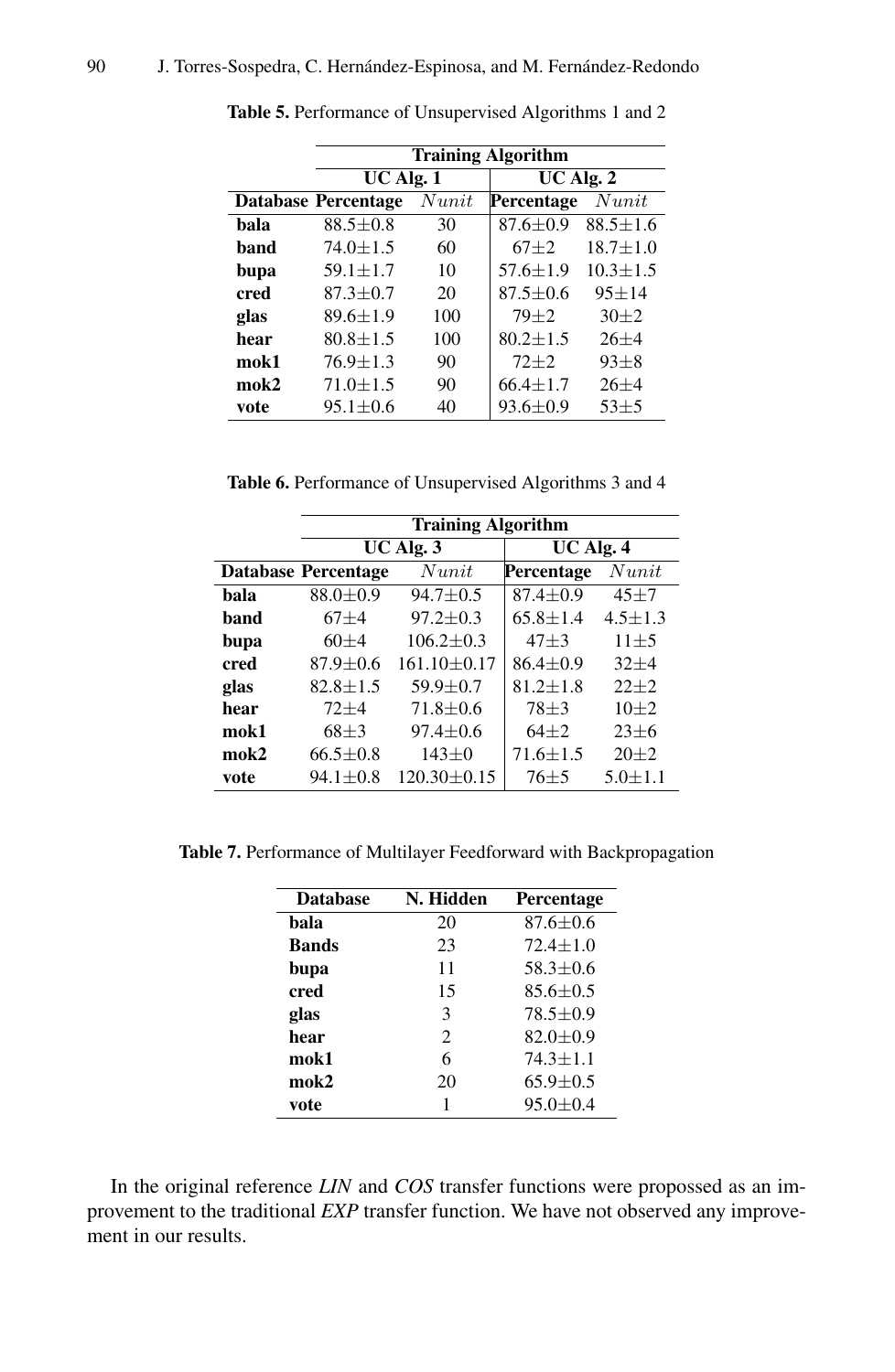Comparing unsupervised training algorithms among them, it seems clear that the classical algorithm 1, k-means clustering shows the better performance.

Finally, comparing unsupervised training with gradient descent we can see that the best alternative (under the performance point of view) is supervised training by gradient descent, it achieves a better performance in 6 of 9 databases.

In order to perform a further comparison, we have included the results of Multilayer Feedforward with Backpropagaion in Table 7. We can see that the results of RBF are better. This is the case in all databases except cred, hear and vote where the performance of both networks is similar.

# **4 Conclusions**

In this paper we have presented a comparison of unsupervised and fully supervised training algorithms for RBF networks. The algorithms are compared using nine databases. Our results show that the fully supervised training by gradient descent may be the best alternative under the point of view of performance. The results of RBF are also compared with Multilayer Feedforward with Backpropagation.

In the case of fully supervised training algorithms we have performed experiments with three different transfer functions in the hidden units and the performance is similar. We have not observed an improvement in performance with *LIN* and *COS* functions as pointed out in the bibliography.

Furthermore under the point of view of training speed the alternative of *Online Training* is better than *Batch Training*.

Finally, we have included the performance on the same datasets of the network Multilayer Feedforward with Backpropagation and it seems that the performance of RBF trained by Gradient Descent is in general better.

### **Acknowledgments**

This research was supported by project *P1* ·*1B2004-03* of Universitat Jaume I - Bancaja in Castellón de la Plana, Spain.

# **References**

- 1. J. Moody, and C.J. Darken, "Fast Learning in Networks of Locally-Tuned Procesing Units." *Neural Computation*, vol.1, pp 281-294, 1989.
- 2. A. Roy, S. Govil et alt, "A Neural-Network Learning Theory and Polynomial Time RBF Algorithm." *IEEE Trans. on Neural Networks*, vol.8, no. 6, pp.1301-1313, 1997.
- 3. Y. Hwang and S. Bang, "An Efficient Method to Construct a Radial Basis Function Neural Network Classifier." *Neural Network*, Vol.10 no. 8, pp.1495-1503, 1997
- 4. A. Roy, S. Govil et alt, "An Algorithm to Generate Radial Basis Function (RBF)-Like Nets for Classification Problems.", *Neural Networks*, vol.8, no. 2, pp.179-201, 1995.
- 5. N. Krayiannis, "Reformulated Radial Basis Neural Networks Trained by Gradient Descent." *IEEE Trans. on Neural Networks*. vol.10, no. 3, pp.657-671, 1999.